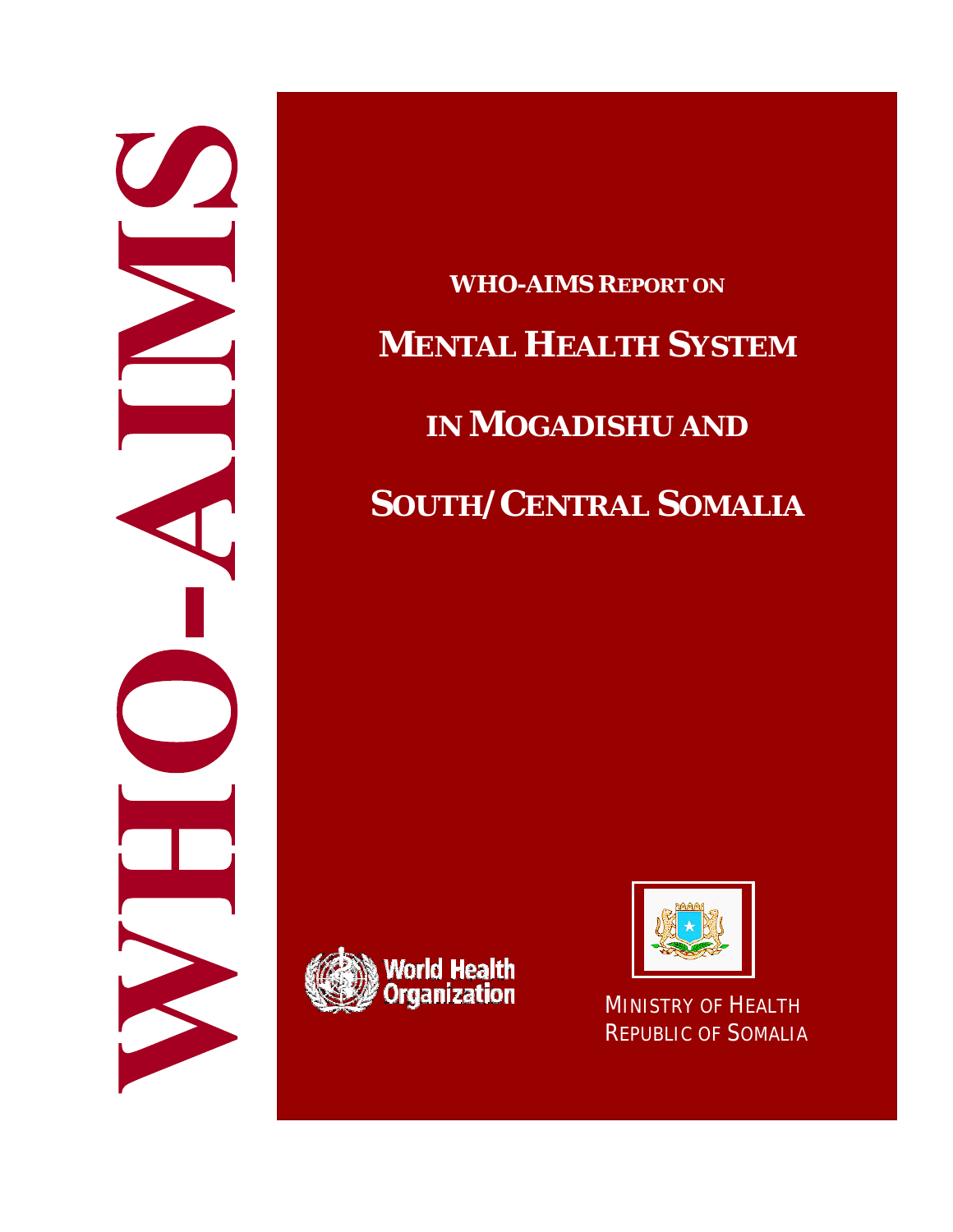# **WHO-AIMS REPORT ON**

# M**ENTAL** H**EALTH** S**YSTEM**

# IN MOGADISHU AND SOUTH/CENTRAL SOMALIA

*A report of the assessment of the mental health system in Somalia Using the World Health Organization - Assessment Instrument for Mental Health Systems (WHO-AIMS).* 

*Mogadishu, Somalia* 

*2009* 





Ministry of Health Republic of Somalia

*WHO, Country office of Somalia WHO, Regional Office for the Eastern Mediterranean WHO, Department of Mental Health and Substance Abuse (MSD)*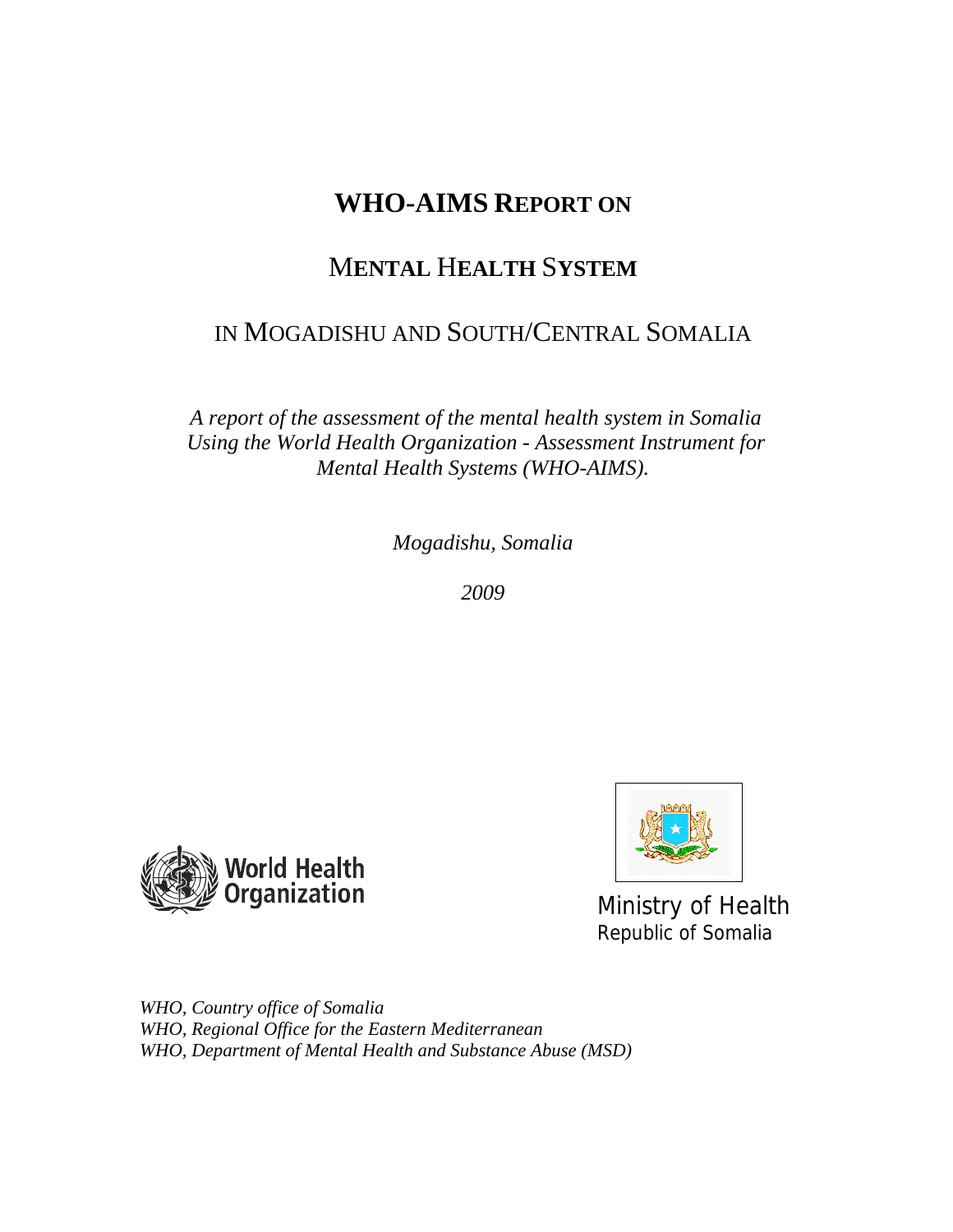This publication has been produced by the WHO, SOMALIA Office in collaboration with WHO, Regional Office for the Eastern Mediterranean, EMRO and WHO, Headquarters. At WHO Headquarters this work has been supported by the Evidence and Research Team of the Department of Mental Health and Substance Abuse, Cluster of Non Communicable Diseases and Mental Health.

For further information and feedback, please contact:

1) Abdurahman Ali Awale NMH focal point MOH of Somalia: Habebhospi@hotmail.com

- 2) Mohamed M Ali Fuje, WHO NPO OIC WHO Mogadishu Sub-0ffice
- 3) Rizwan Humayun, WHO Country Office NPO
- 4) Marthe M. Everard, WHO Representative for Somalia.
- 5) Shekhar Saxena, WHO Headquarters, e-mail: saxenas@who.int

(ISBN)

World Health Organization 2009

WHO-AIMS Report on Mental Health System in Mogadishu and South/Central Somalia, WHO and Ministry of Health, Mogadishu, 2009.

© WHO Somalia, Country Office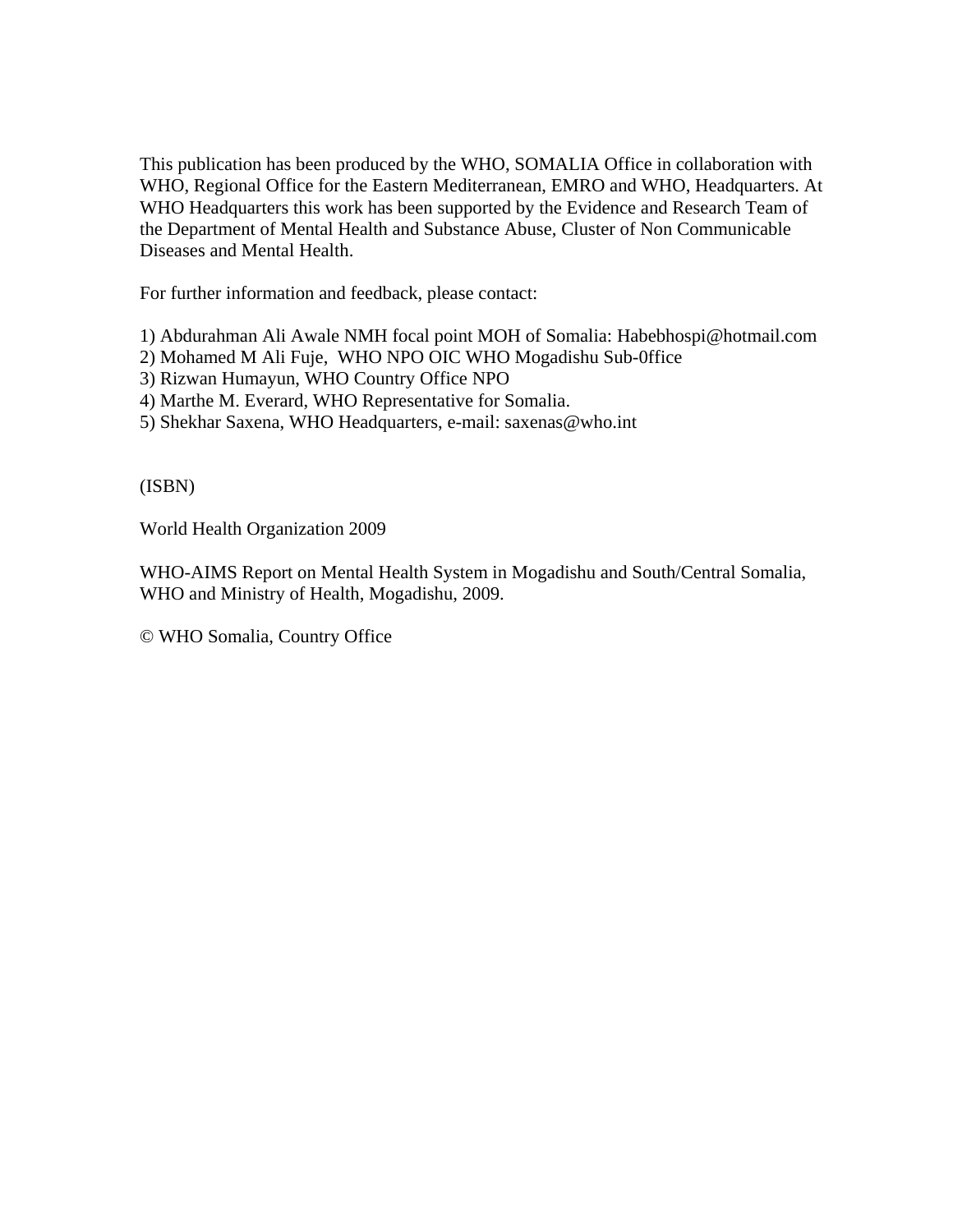#### **Acknowledgement**

The World Health Organization Assessment Instrument for Mental Health Systems (WHO-AIMS) was used to collect information on the mental health system of Mogadishu and South/Central Somalia.

The project in Somalia was implemented by Abdirahman Ali Awale, National Mental health focal point MOH for Somalia and Hussein Ali Mohamed.

The preparation of this study would not have been possible without the collaboration of Abdi Awad Ibrahim, Resident Advisor for Ministry of Health TFG Somalia.

The project was supported by team of country office, Mohamed M Ali Fuje WHO NPO OIC WHO Mogadishu Sub-0ffice, Humayun Rizwan WHO Country Office NPO and Marthe M. Everard WHO Representative for Somalia.

The project was also supported by Khalid Saeed, Technical Officer Mental Health and Substance Abuse unit Health Promotion and Protection, World health organization Regional office for the Eastern Mediterranean region.

The World Health Organization Assessment Instrument for Mental health Systems (WHO-AIMS) has been conceptualized and developed by the Mental Health Evidence and Research team (MER) of the Department of Mental Health and Substance Abuse (MSD), World Health Organization (WHO), Geneva, in collaboration with colleagues inside and outside of WHO. Please refer to WHO-AIMS (WHO, 2005) for full information on the development of WHO-AIMS at the following website. http://www.who.int/mental\_health/evidence/WHO-AIMS/en/index.html

The project received financial assistance and/or seconded personnel from: The National Institute of Mental Health (NIMH) (under the National Institutes of Health) and the Center for Mental Health Services (under the Substance Abuse and Mental Health Services Administration [SAMHSA]) of the United States; The Health Authority of Regione Lombardia, Italy; The Ministry of Public Health of Belgium and The Institute of Neurosciences Mental Health and Addiction, Canadian Institutes of Health Research.

The WHO-AIMS team at WHO Headquarters includes: Benedetto Saraceno, Shekhar Saxena, Tom Barrett, Antonio Lora, Mark van Ommeren, Jodi Morris, Anna Maria Berrino and Grazia Motturi. Additional assistance has been provided by Alexander Kopp and Mona Sharma.

The WHO-AIMS project is coordinated by Shekhar Saxena.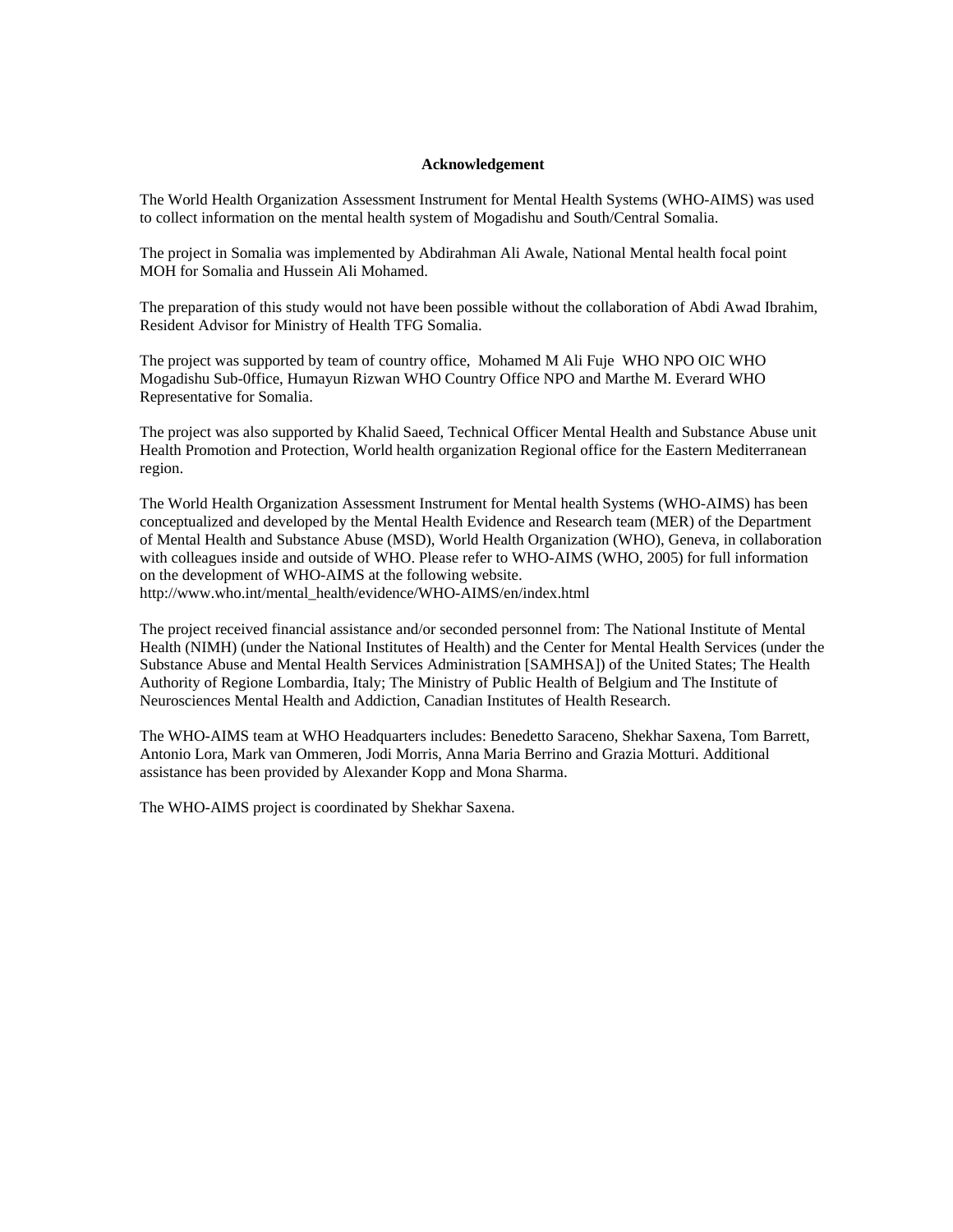### **Foreword**

This study was carried out by the Ministry of Health of Somalia. Abdirahman Ali Awale and Hussein Ali Mohamed are the mental health coordinators for south and central Somalia and Dr.Abdi Awad Ibrahim is the resident advisor for the ministry of health TFG SOMALIA. Technical support was provided by WHO's Mental Health Policy and Service Development team (MHP) in Geneva; Dr. Shekhar Saxena, program manager department of mental health and substance Abuse, coordinator Evidence Research and action on mental and brain disorders (MER) , Dr. Khalid Saeed technical advisor, mental health and substance abuse. Data collection was done with the WHO Assessment Instrument for Mental Health Systems (WHO-AIMS) document, version 2.2. Data was collected in 2008 and is based on the calendar year 2007.

### **Executive Summary**

The World Health Organization Assessment Instrument for Mental Health Systems (WHO-AIMS) was used to collect information on the mental health system in Mogadishu and S/C Somalia for the year of 2007. The goal of collecting this information is to improve the mental health system and to provide a baseline for monitoring the changes. This will enable Somalia to develop information-based mental health plans with clear base-line information and targets. This information will also be useful to monitor progress in implementing reform policies, providing community services, and involving users, families and other stakeholders in mental health promotion, prevention, care and rehabilitation.

### **Policy and Legislative Framework**

Mogadishu and S/C Somalia has no mental health policy. A mental health strategic plan and an emergency/disaster preparedness plan for mental health are also missing. The civil war caused the collapse of all public/private institutions. There is a lack of data on current budget allocations to mental health in the country.

Few UN/International NGO s are working in the development sector in country.

### **Mental Health Services**

There are national mental health focal points nominated by the MOH who are authorized to implement mental health services in South/Central Somalia. There are no centralized health services and budgets. There are three mental hospitals. One is a public/private mental health inpatient hospital to help psychiatric emergency cases, the second one is a rehabilitation treatment center located in Mogadishu, and the third hospital is a mental hospital established in the year 2008 in the central Somalia.

### **Mental Health in Primary Health Care**

There is no primary health care program that includes mental health in the country. There is no availability of assessment and treatment protocols for key mental health conditions in south/central Somalia within primary care facilities. There are five qualified senior nurse who attended 3 months training course in mental health held at Bosaso in Puntland, sponsored by WHO EMRO in the year 2004 –2005. These nurses are the only qualified manpower in S/C Somalia and can prescribe all medications on the essential psychotropic drug list.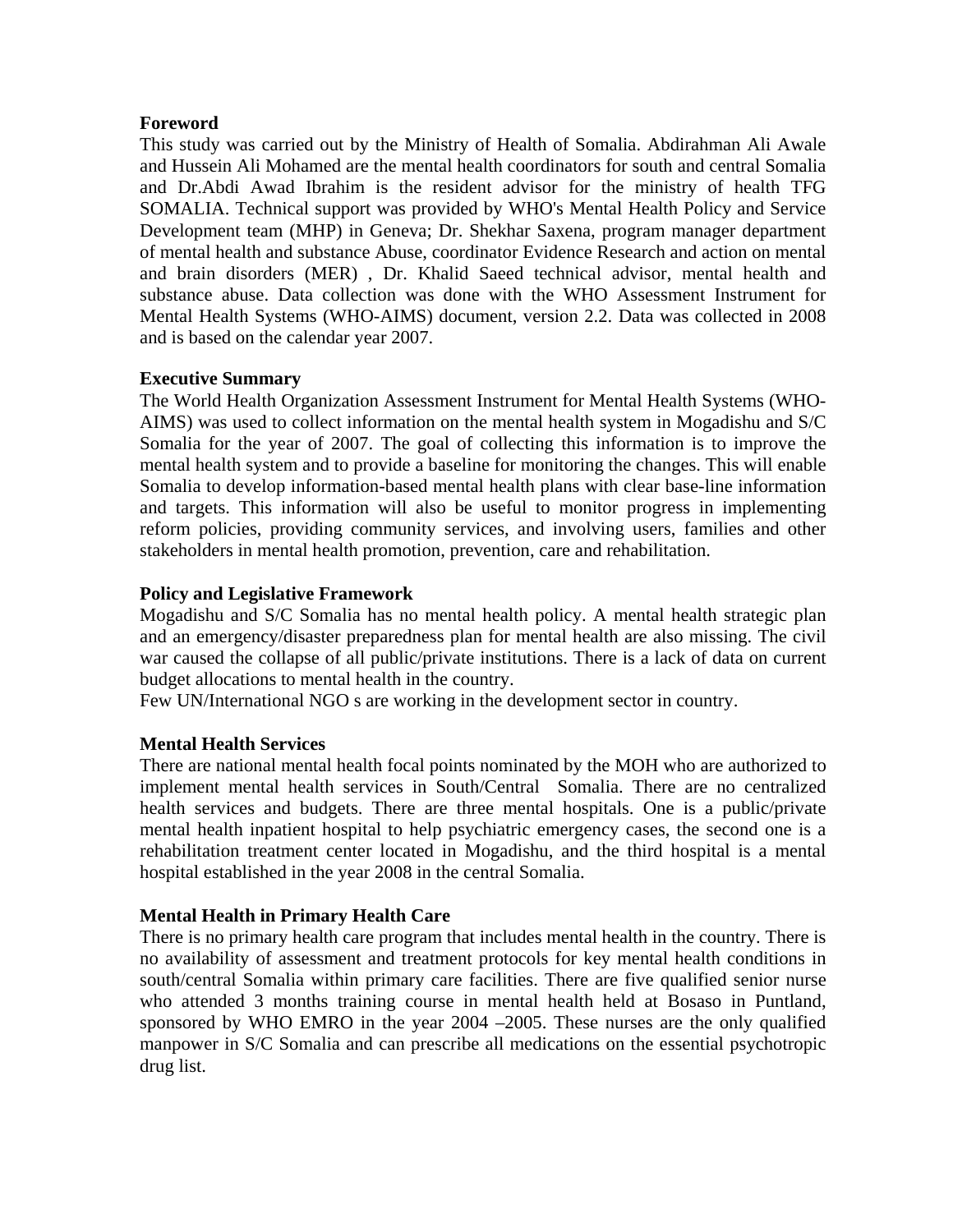#### **Human Resources**

The total number of human resources working in Department of Health mental health facilities in the country is 86 (0.95 per 100,000)<sup>\*</sup>. There is no International NGO in the country.

There are no psychiatrists or primary health care doctors working in the field of mental health. There are six nurses (ie .066 nurses per 100,000)\* providing Mental health services to the entire country. There is no psychologist or occupational therapist. There are seventy social workers (ie 0.77 social workers per 100,000) \* and ten health workers (0.11 MH workers per 100,000)\* working in the area of mental health. These Health workers include the psychiatric diploma holders who were trained by WHO. The country has a week monitoring system and hence it is difficult to identify the exact service location of the mental health staff. There is no data available on professional training and continuing professional development of the MH staff.

#### **Public education and links with other sectors**

Habeb public mental health institution has started a public awareness campaign in collaboration with the local broadcasting media. Through this, people are informed that mental disorders are treatable, mental health is part of general health and that physical restriction/restraint of people with mental illness is prohibited etc. Habeb The public mental health institution is running mental health awareness programs in the public schools.

There is no user or family association in the country.

### **Monitoring and Research**

No researches in the area of mental health have been undertaken. Monitoring is usually done by the implementing agency and sometimes WHO. They give feedback and suggestions to the organizations on how to strengthen the service delivery and performance.

\* **All the rates per 100,000 stated in this report are based on the population estimate of entire Somalia. Please note that these rates may be an underestimation of the actual situation in S/C Somalia**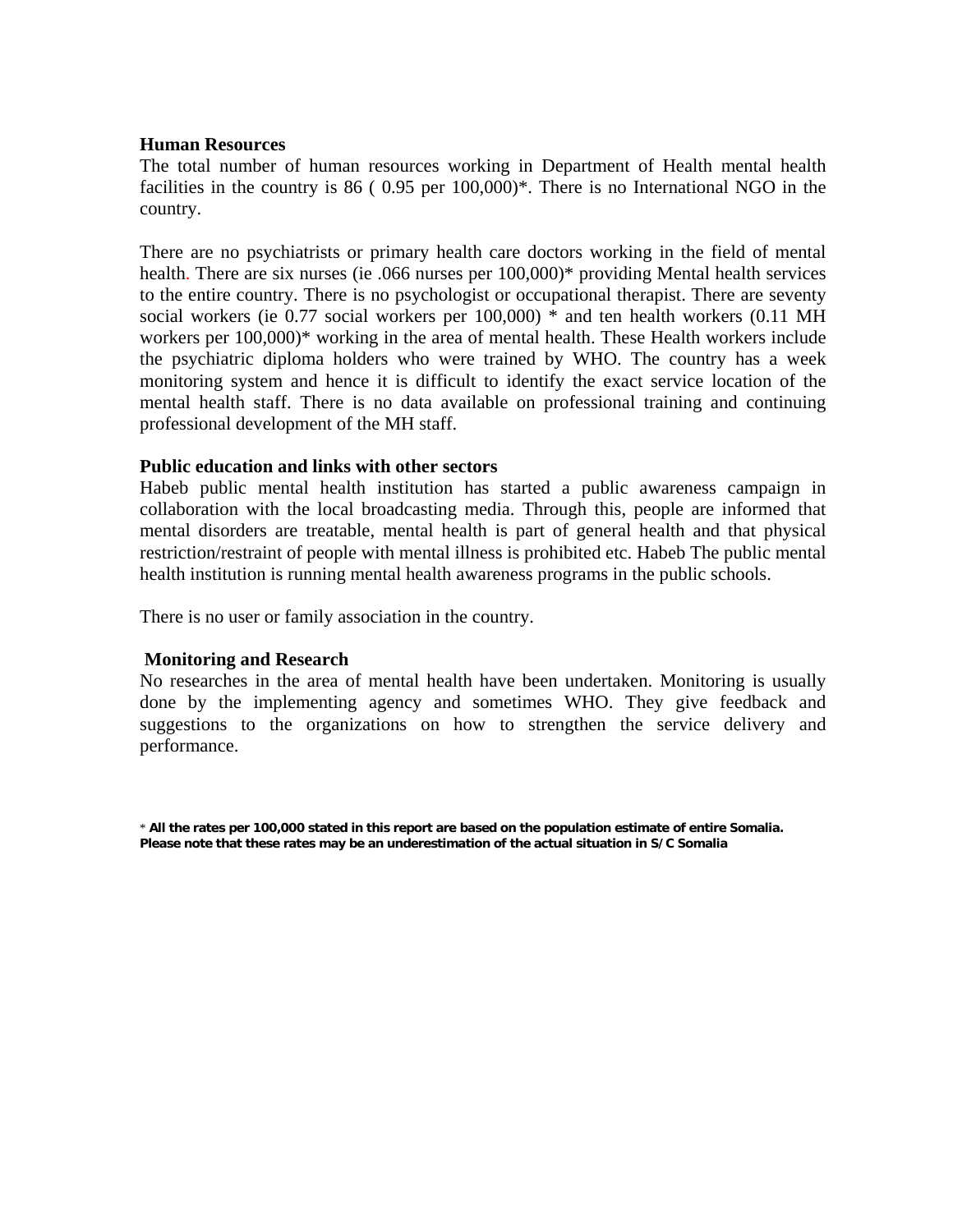#### **INTRODUCTION**

Somalia is located in east Africa, bordering the Gulf of Aden on the north and Indian Ocean, east of Ethiopia. Its ethnic groups include the African Bantu and Arab. The estimated population is 9118773 (Est. population figure were copied from UNITED STATE CIA world fact book on 2008). It has land boundaries with Kenya (682 km), Djibouti (58 km), and Ethiopia (1.600). Somalia has the longest coastal areas in Africa, ie 3,025 km and the territorial sea claims 200 nm.

Climate conditions vary across the year and the region.

The country's economy relies mainly on agriculture. Livestock constitutes about 65% of export earnings, however the recent ban on Somali's livestock has negatively impacted the livestock's earning and few industries.

 Culturally the Somali peoples are nomads and semi nomads. They rigidly follow the clan based traditional behaviors.

#### Age structure:

0-14 years: 44.4% (male 2,031,682/female 2,019,629) 15-64 years: 53% (male 2,423,602/female 2,410,126) 65 years and over: 2.6% (male 97,932/female 135,802) (2007 est)

#### Median age:

total: 17.6 years male: 17.5 years female: 17.7 years (2007 est)

Population growth rate: 2.832% (2007 est.)

#### Birth rate:

44.6 births/1,000 population (2007 est)

Death rate: 16.28 deaths/1,000 population (2007 est)

### Sex ratio:

at birth: 1.03 male(s)/female under 15 years: 1.006 male(s)/female 15-64 years: 1.006 male(s)/female 65 years and over: 0.721 male(s)/female total population: 0.997 male(s)/female (2007 est)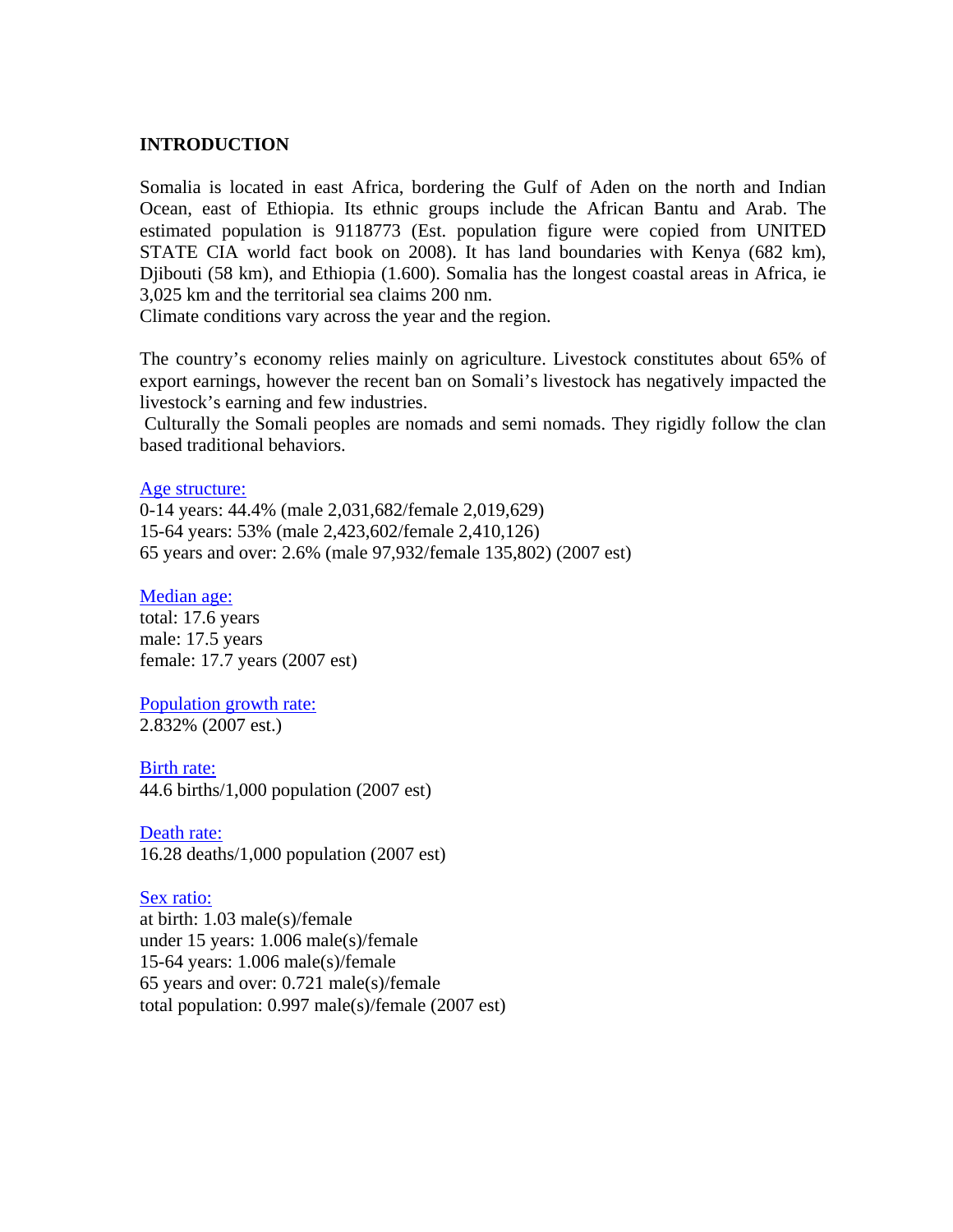Infant mortality rate:

total: 113.08 deaths/1,000 live births male: 122.29 deaths/1,000 live births female: 103.59 deaths/1,000 live births (2007 est)

Life expectancy at birth Total population: 48.84 years

Total fertility rate: 6.68 children born/woman (2007 est)

HIV/AIDS - adult prevalence rate: 1% (2001 est)

HIV/AIDS - people living with HIV/AIDS: 43,000 (2001 est)

HIV/AIDS - deaths: NA

#### Major infectious diseases:

degree of risk: very high food or waterborne diseases: bacterial and protozoal diarrhea, hepatitis A and E, and typhoid fever vector borne diseases: malaria and dengue fever are high risks in some locations water contact disease: schistosomiasis animal contact disease: rabies (2007)

### Nationality:

noun: Somali(s) adjective: Somali

Ethnic groups:

Somali 85%, Bantu and other non-Somali 15% (including Arabs 30,000)

Languages: Somali (official), Arabic, Italian, English

#### Literacy:

definition: age 15 and over can read and write total population: 37.8% male: 49.7% female: 25.8% (2001 est)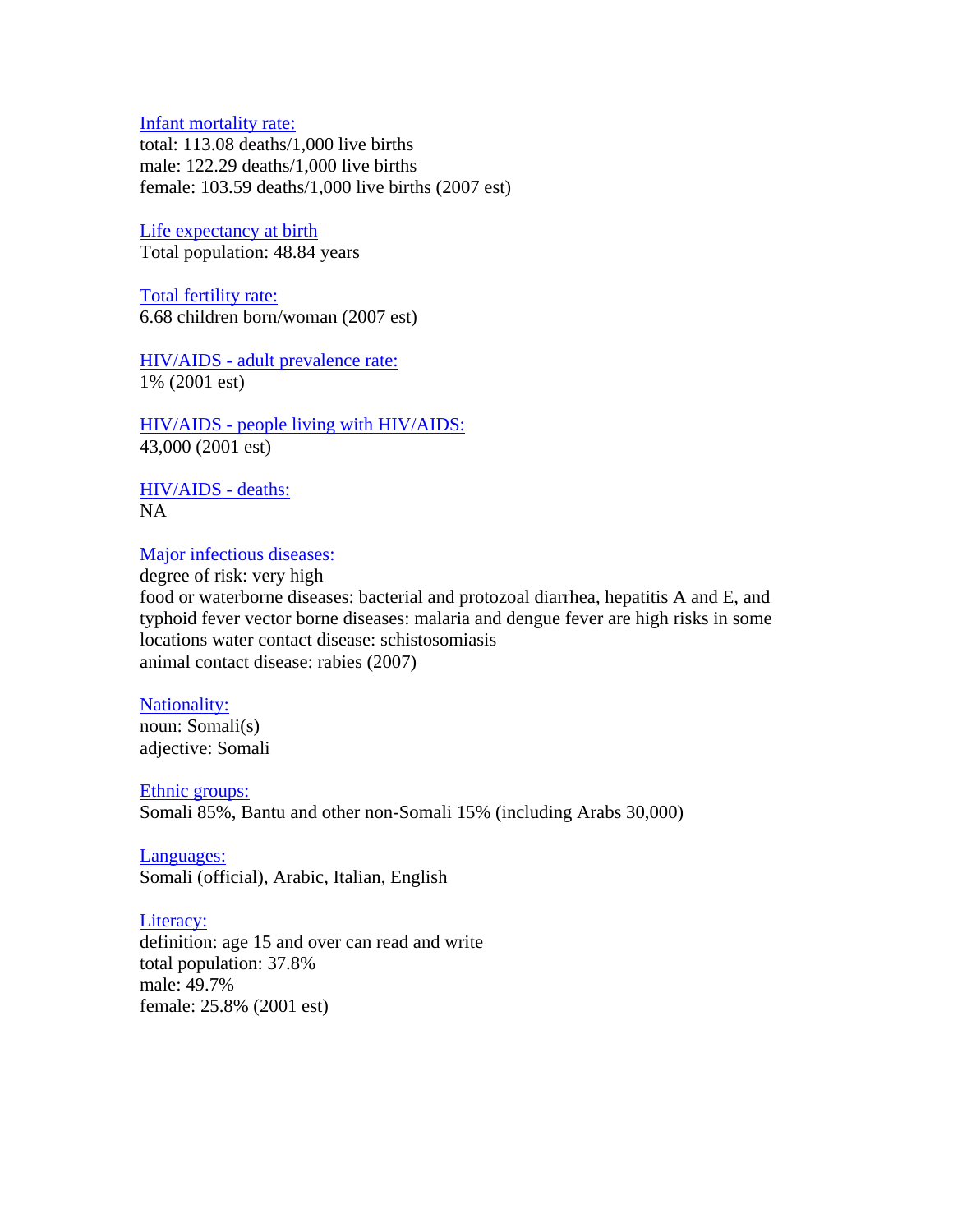The proportion of the government's health budget to GDP is 0%. Most health related activities are run by private/public institutions or through the unofficial out-of-pocket system. The healthcare scheme of the country is more or less a legacy of the colonial government that has weakened over the time due to political and economic changes.

On October 1969 military led bloodless insurgency coup that took over the power, and the military ruled the country for 21 years. On 1991 an ousted popular uprising armed civilian militant war broke out. Soon after the fall of the government the country become totally disintegrated and got divided into clan zones controlled by militia leaders supported by their individual clans.

In 1993, US/UNISOM interventions tried to make the atmosphere more stable, even though the inter-clan armed conflicts and political disputes persisted. Now there is TFG government established in Nairobi/Kenya after 3 years of debates and political negotiations. The Somali politicians, armed factions leaders, members of civil society groups and community elders elected a president and established a clan based parliamentary members and ministers.

### **MENTAL HEALTH HISTORICAL BACKGROUND**

Many African countries practice the old and traditional ways to treat mental illness, especially the countries in east, west and central Africa. Somalia is one of the African countries where people use superstitious ways to treat mental illness. These are based on the following beliefs:

\* Religious beliefs: Most Somali people believe that mental disorder can be treated only with the help of Koran and scientific medicine is not suitable to treat the illness.

\*Cultural beliefs: Some people in Somalia believe that people with mental illness (usually depression or schizophrenia) have the special powers given by God and hence they should be respected. Still other believe that the people with mental illness possess the black magic or are evil.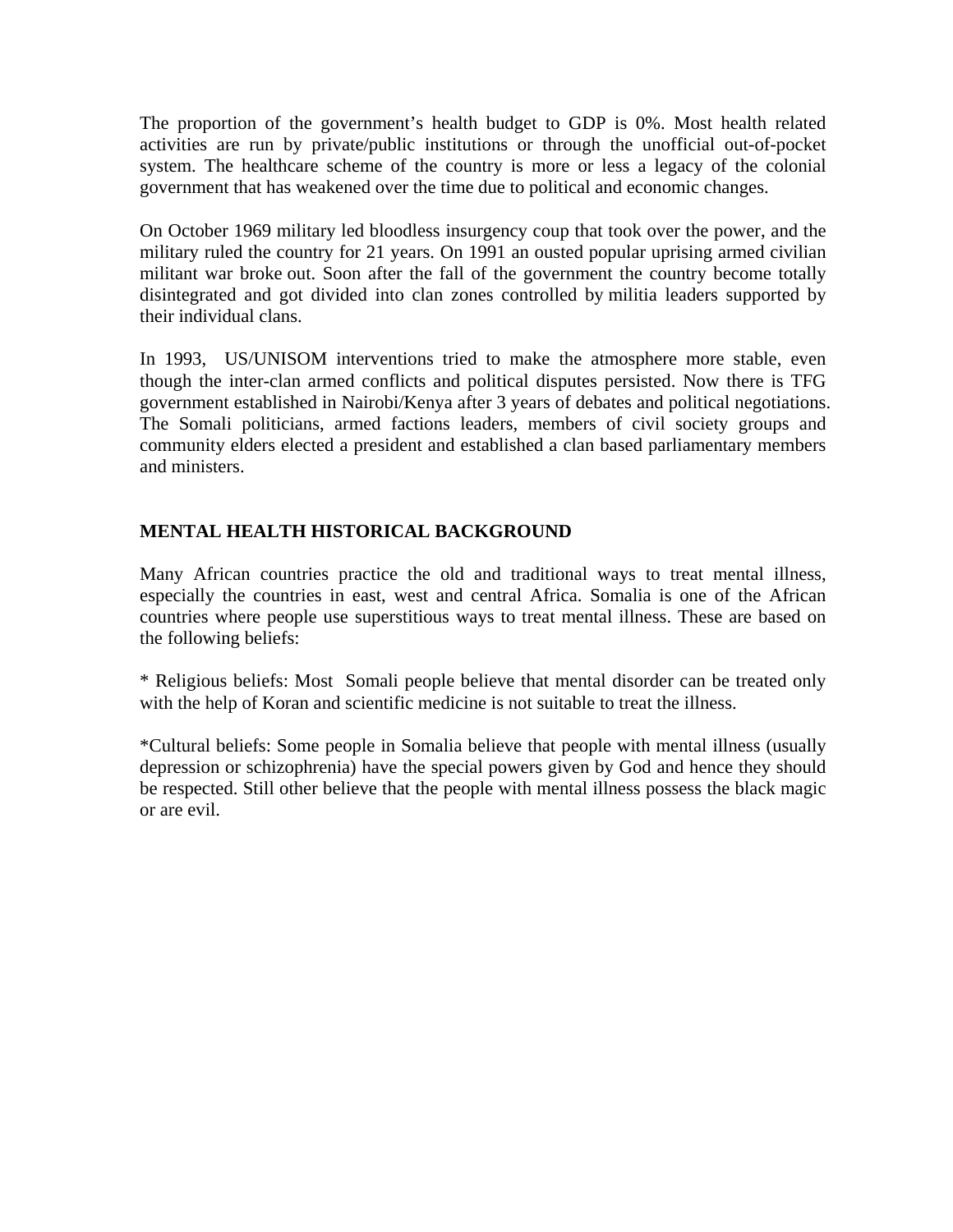# **Domain 1: Policy and Legislative Framework**

# **1.1 Mental Health Policy**

Somalia has no mental heath policy. However, psychotropic medicines are included on the essential medicines list.

## **1.2 Mental health plans**

There is no national mental health plan at present. There is a national mental health focal point responsible for Mental Health and Substance Abuse planning and service delivery. There is no emergency/disaster preparedness plan for mental health either at the national or provincial levels.

### **1.3 mental health legislation**

There is no mental health legislation in Somalia

The Mental Health Care Act is being designed with the help of proposals from the mental health focal point and responsible bodies. This was endorsed in 2007 and includes the following areas:

- 1. Access to mental health care for every individual who are in need is assured, particularly for patients living in the provinces where there is no MH facility.
- 2. Rights of mental health service consumers, family members, and other care givers.
- 3. Competency, capacity of service, and guardianship of wellbeing issues for people with mental ill in the general population.
- 4. Voluntarily and involuntary admission procedures
- 5. Accreditation of professionals and facilities.

### **1.4 Monitoring and training on human rights**

There are no monitoring oversight bodies except for the mental health institutions that regularly monitor patients at health facilities

WHO conducted a training session on the human rights protection of people with mental illness in the year 2007.

### **1.5 Financing of mental health services**

There are no budget allocations for mental health by the MoH. There is no fund allocated from the government for mental Health services in Somalia. World health organization allocated \$8000 for the chain free initiative implemented by Habeb public/private mental hospital in 2007. About \$ 3000 of this budget was used to purchase essential psychotropic medications. The length of this project was 81 days.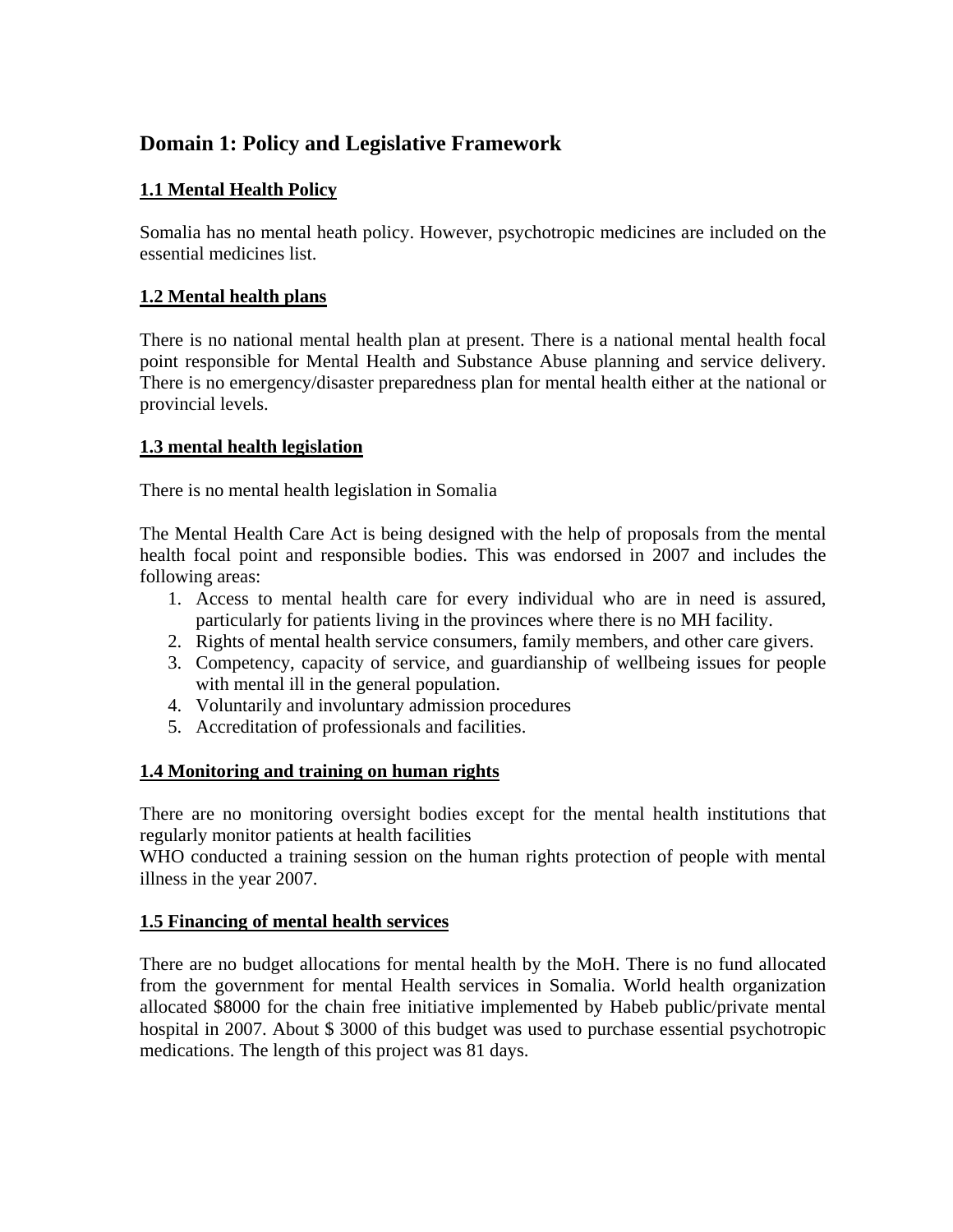Essential psychotropic medicines are provided by WHO at no cost in all public health facilities. For those who pay out of pocket, the estimated cost of antipsychotic medicines is 5% and cost of antidepressants is 2% of the minimum daily wages. . People with schizophrenia, epilepsy and the people with first and second group of disability due to mental illnesses who are registered in mental health outpatient facilities have free access to essential psychotropic medicines. At least one free psychotropic medicine from each category is available for registered patient. However, during the period of assessment, we discovered that less than 20% of the patient population of the country was registered and entitled to these free medicines. The majority of patients in country seek the traditional methods or other superstitious ways of treatment before they finally arrive at the mental health facility. Mental health services are not covered in social insurance schemes.

## **Domain 2: Mental Health Services**

### **Organizations of mental health services**

There is a mental health unit within the MOH and a nominated focal point for mental health. Mental health is not incorporated into the essential package of health services at the level of basic health center, referral health center and district hospital which is not yet implemented at national level. In terms of community involvement, there is intermittent community support from the Somali Diaspora and youth support.

### **Mental health outpatient facilities**

There are 2 OPD mental health facilities. One is connected with the Habeb public mental hospital and the other the Jalaqsi hospital.

The OPD facility connected with the Habeb public mental hospital treated 1094 users during 2007 (12 users per 100,000 population)\* and gender wise these composed 51% male and 49% female. Children and adolescents are 22.6% of the users and the rest are adults. Data on the diagnosis of users treated in outpatient is routinely collected and kept in OPD clinic, but this data is not used for service planning. In terms of diagnosis, users were primarily diagnosed with epilepsy (36%), functional and organic psychosis (32%), neurosis (28.3%), and depression (1.6%).

**\* The rates per 100,000 stated in this report are based on the population estimate of entire Somalia. Please note that these rates may be an underestimation of the actual situation in S/C Somalia**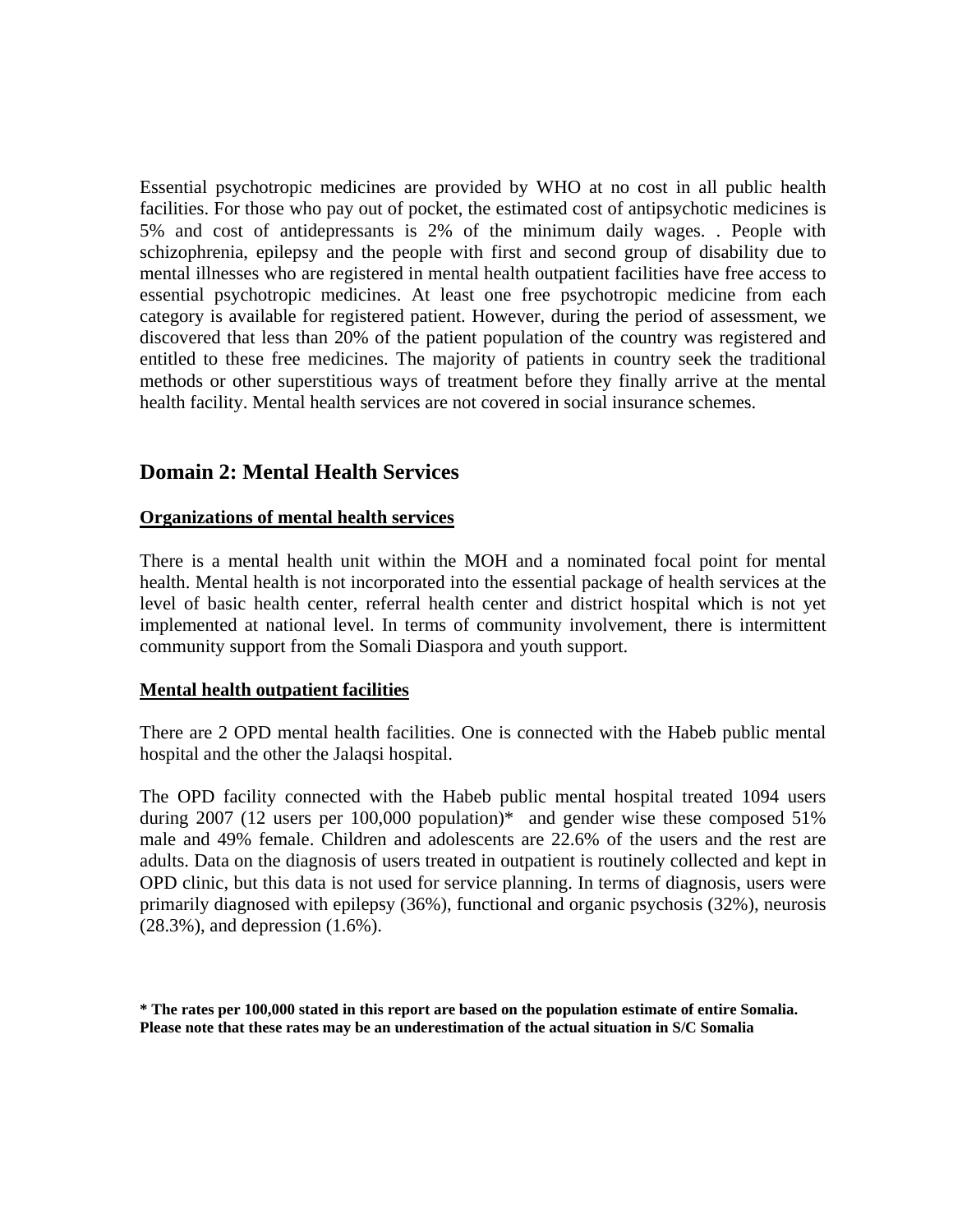### **Day treatment facilities**

There is no day treatment facility in Mogadishu and S/C Somalia.

### **Community-based psychiatric inpatient units (psychiatric inpatient units in general hospitals)**

There is no community-based inpatient unit in Somalia.

### **Community residential facilities**

There are NO community residential facilities available in the country.

### **Mental hospitals**

There are three mental hospitals in the country with a total of 232 beds. Habeb Public Mental Hospital is located in Waberi District. The bed capacity is 53. It mostly treats the acute cases and the estimated length of stay here is 2-3 weeks. In the Habeb Rehabilitation Treatment Centre that is located in the Madina District, mostly chronic cases are treated. There are 170 beds in this hospital and the estimated Length of stay for 3 months -one year. Jalalaqsi Mental Hospital is situated in the central Somalia and its capacity is 9 beds. It treats both the acute and chronic cases of psychiatric illness and the length of stay is usually between 3 to 8 months. Both the Habeb public mental hospital and the habeb rehabilitation center have at least one psychotropic medicine available.

### **Forensic and other residential facilities**

There are no forensic and other residential facilities in the country.

### **Human rights and equity**

There are no data available on human rights and equity indicators

# **Domain 3: Mental Health in Primary Health Care**

Mental health is not integrated into primary health care in the country. There are no physician based primary health care (PHC) and non-physician based PHC clinics providing the mental health services in the country

None of the primary health care clinics or non-physican-based primary health care have assessment and treatment protocols for key mental health conditions available. Almost all (81-100%) of the primary health care doctors make at least one monthly referral to a mental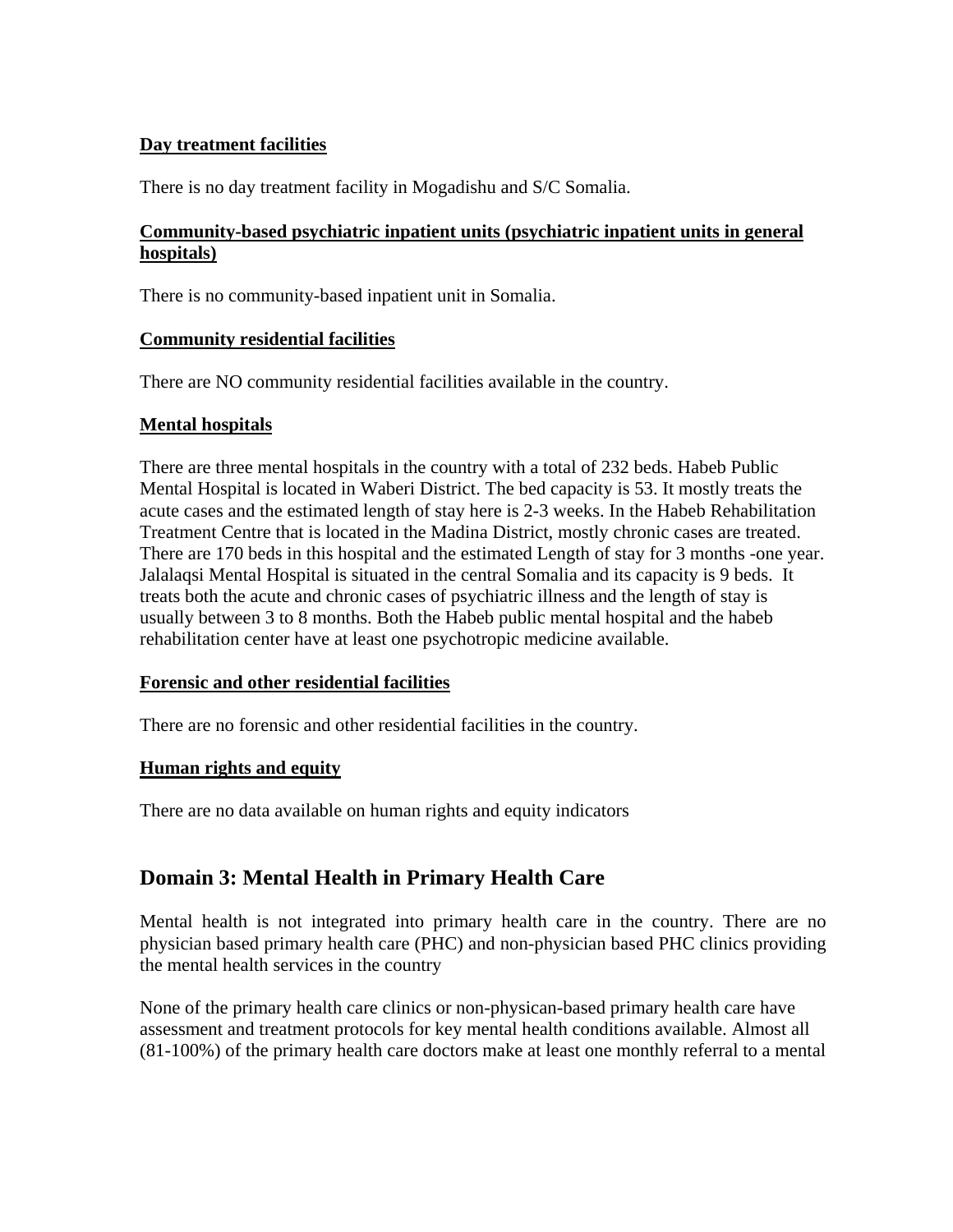health professional. The percentage of the referral of the non-physician based primary health care clinics to a higher level of care (e.g., mental health professional or physicanbased primary health clinic) is 1-20%.

As for professional interaction between primary health care staff and other care providers, none of primary care doctors have interacted with a mental health professional at least once in the last year. None of the physician-based-primary health care clinics, non-physicianbased-primary health care clinics or mental health facilities have had interaction with a complementary /alternative/ traditional practitioner.

### **Training in mental health care for primary care staff**

Two percent of the total hours in undergraduate training for medical doctors are devoted to mental health in comparison to 30% for nurses.

In terms of refresher training, no data were available, though we trained twice about 40 individual nurses selected from 10 provinces in S/C health facilities. The length of training was 4 days. The refresher course talked about mental health issues.

### **Prescription in primary health care**

Few (ie 1-20%) physician-based PHC and non physician PHC have at least one psychotropic medicine available in the facility or in a nearby pharmacy. Physician based PHC mostly have antiepileptic drugs (Phenobarbital 30mg) available.

 Nurses are allowed to prescribe but with restrictions, others are not allowed to initiate prescription

## **Domain 4: Human Resources**

### **Number of human resources in mental health care**

There are no psychiatrists, medical doctors working in the field of mental health nor psychologist in the country. There are 6 nurses (0.066 per 100,000)\*, 70 social workers  $(0.77$  per  $100,000)$ <sup>\*</sup> and 10 other health workers  $(0.11$  per  $100,000)$ <sup>\*</sup> working in the Mental health field. These ten mental health workers include the psychiatric diploma holders who were trained by the WHO.

Information systems for monitoring the staff are weak, with very few provinces able to identify the service locations of mental health staff. There is a lack of data regarding either professional training or continuing professional development after qualification in all provincial Departments of Health.

**<sup>\*</sup> All the rates per 100,000 stated in this report are based on the population estimate of entire Somalia. Please note that these rates may be an underestimation of the actual situation in S/C Somalia**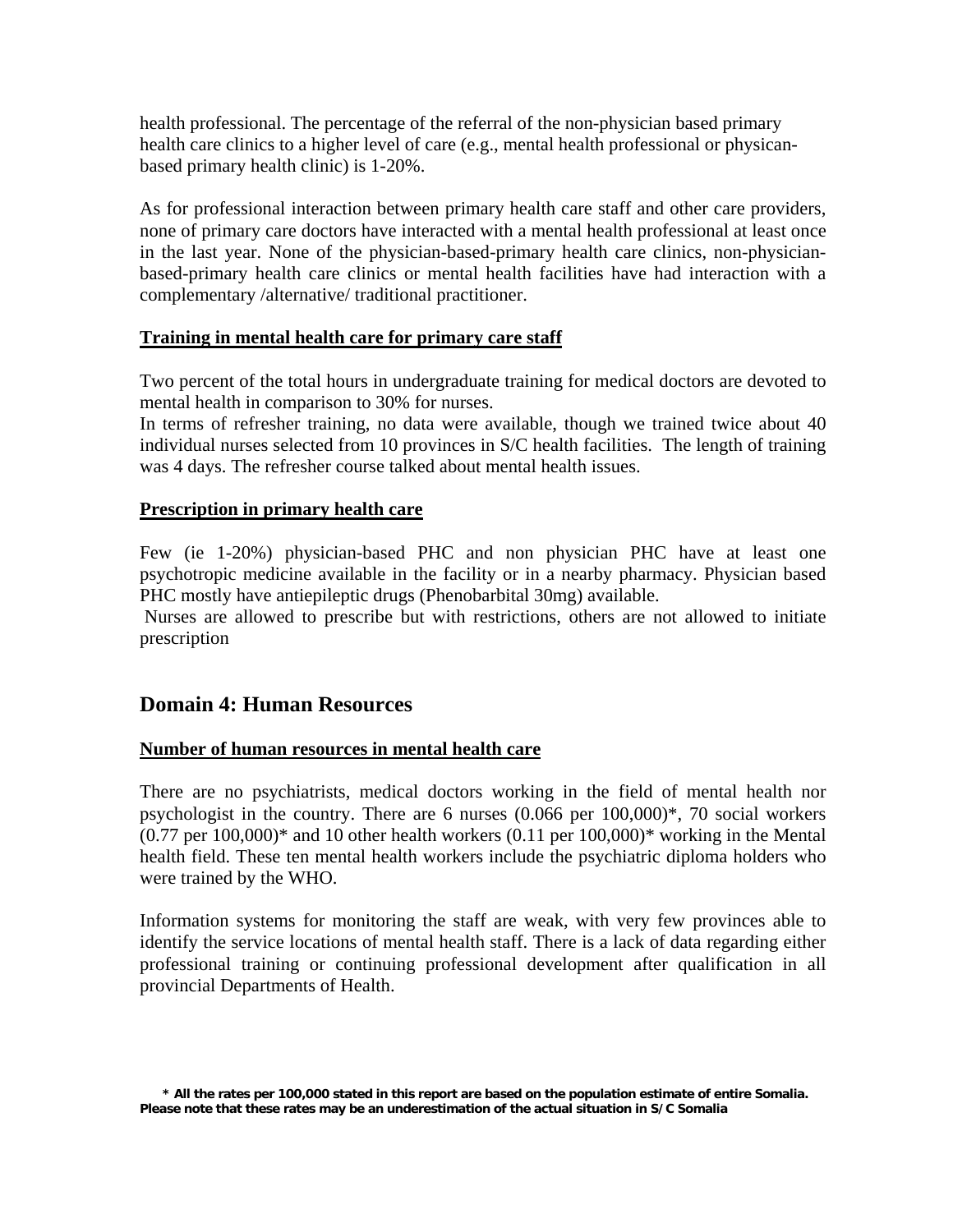### **GRAPH 4.1 - HUMAN RESOURCES IN MENTAL HEALTH IN S/C SOMALIA (Numbers)**



#### **GRAPH 4.1 - HUMAN RESOURCES IN MENTAL HEALTH (Total number)**

### **Consumer and family associations**

There are neither consumers associations nor family associations in the country. There is a small local base of associations established/select for induction of mental health activities per province. These groups are very effective and had a great role mainly during performance of the mental health for each province.

## **Domain 5: Public Education and Links to other Sectors**

### **Public education and awareness campaigns on mental health**

The Habeb public mental health hospital has collaborated with the several well-known local broadcasting groups to raise community awareness about mental disorders. Prepared mental health lessons are released to inform the audience on various issues such as 'mental disorders are treatable', 'mental health is part of general health' and 'chaining of mental ill people is prohibited'. An attempt is made to try to persuade family members to bring mental disorder patients to the hospital. In addition, visits are made to public schools to educate staff on mental health issues.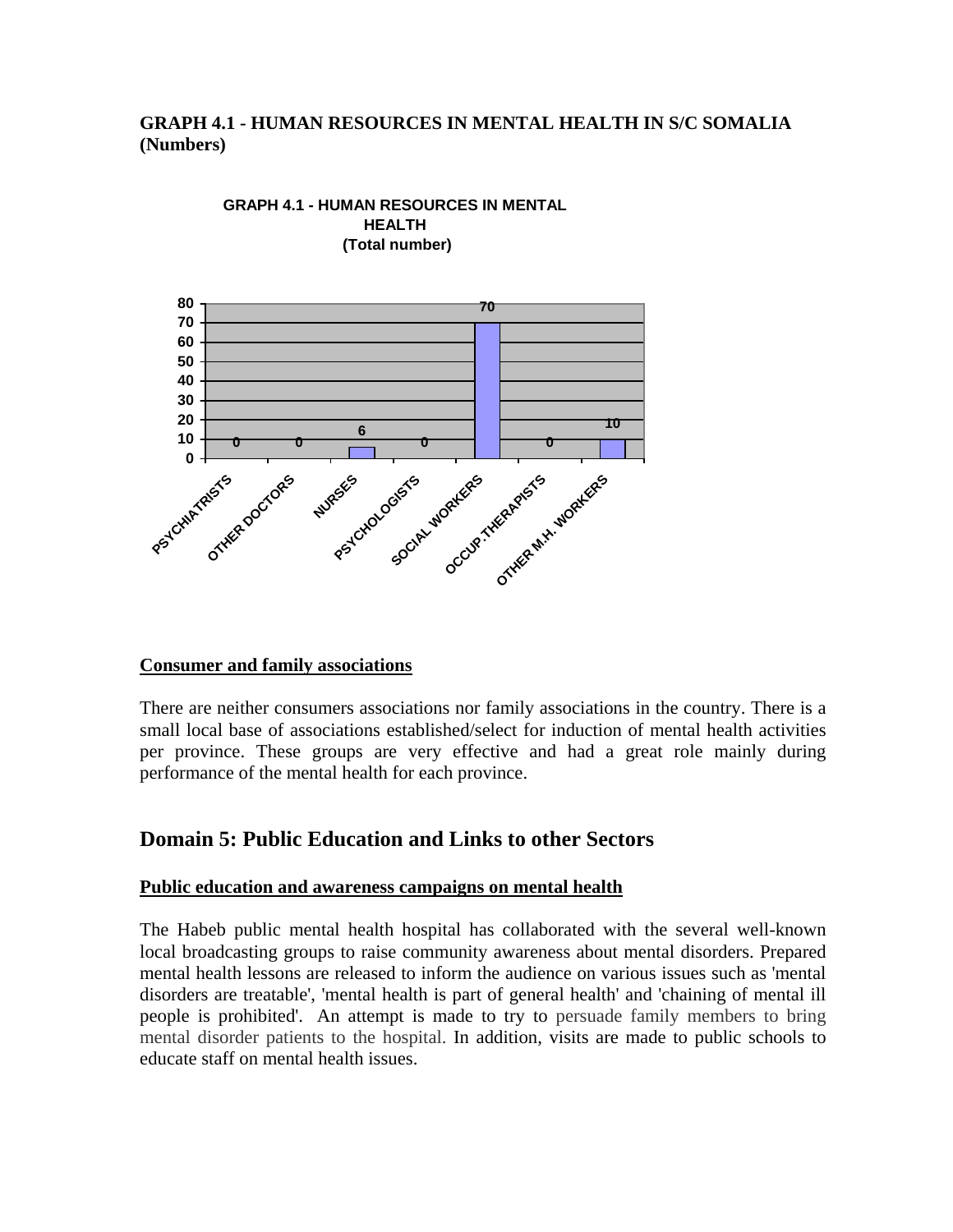### **Legislative and financial provisions for persons with mental disorders**

There is no legislative support and financial support given to people with mental disorders in the country.

### **Links with other sectors**

The Habeb Mental Hospital has effective relations with local broadcasting groups, nursing institutions, hospitals, youth groups, the medical association, and the Banadir regional commissioner.

Some primary and secondary schools (21-50%) have school-based activities to promote mental health and to prevent mental disorders. Neither police officers nor judges and lawyers have participated in educational activities on mental health in the last five years.

### **Non -Governmental Organizations**

NGOs are not involved with mental health in the country.

# **Domain 6: Monitoring and Research**

There is neither an external/internal monitoring system nor research exercises being undertaken. All the data concerning the service implementation of mental health facilities were transmitted to WHO. This information is kept and it's available as a reference for further use.

### **Information gathering system**

There is no mental health reporting system in the country. The data collection system is poor and undependable. The country has no data collection system or epidemiological study on mental health. There are no funds or personnel to carry out epidemiological studies.

### **Programmes for special population**

The country has no specific programmers for mental health for refugees and children. UNICEF/WHO are the two major UN agencies supporting the following sectors - EPI, Nutrition, FGM, TB, Education, Bilharzias, etc. There is no special attention given to migrants, elderly, refugees, displaced and homeless and children. No mental health school programme is present in any of the provinces.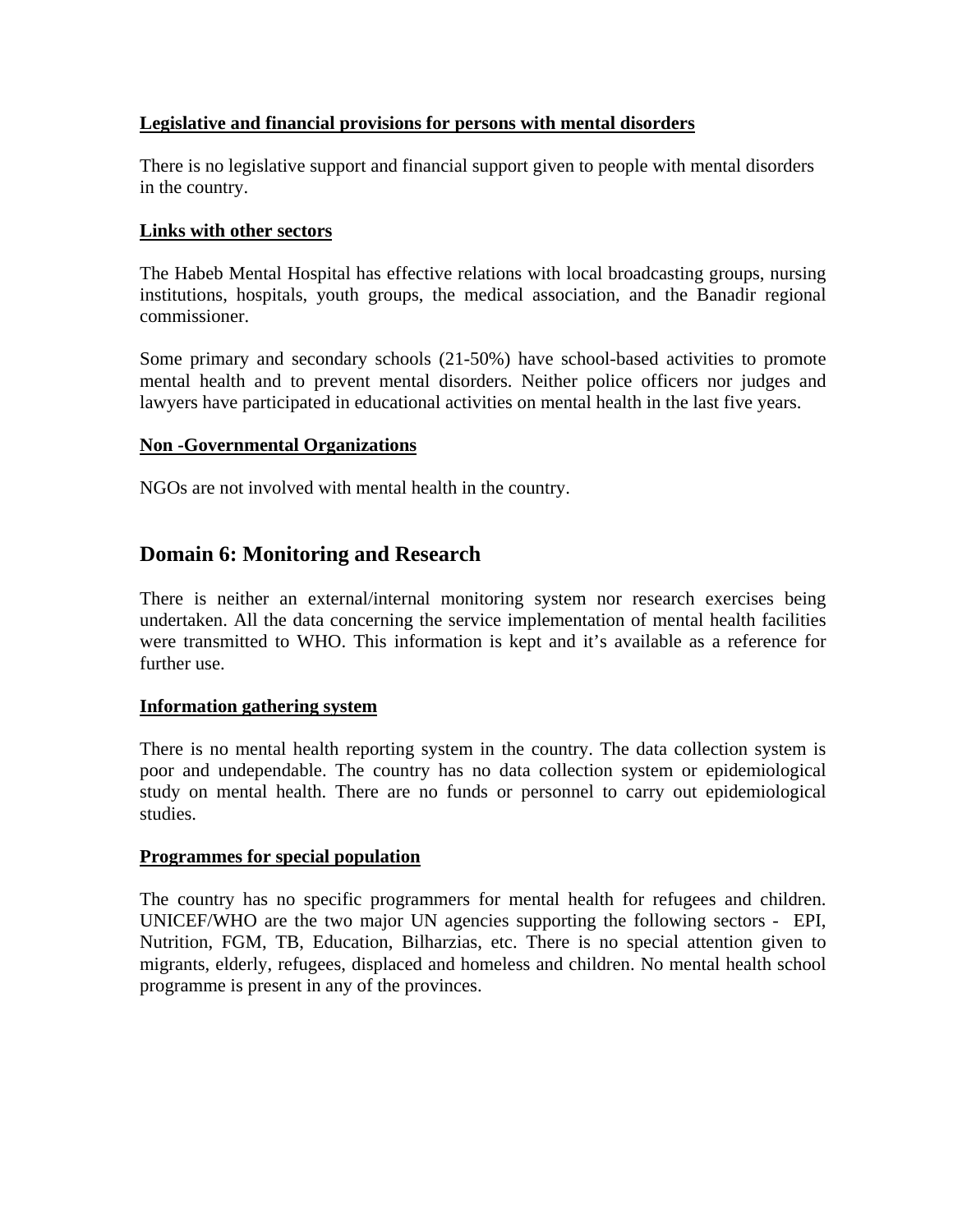### **Therapeutic drugs**

The following psychotropic drugs are available in the country and are provided by WHO for the support of mental ill people or are brought by private business groups with estimated cost in USD

Carbamazepine 200mg available each table cost \$ 0.15 forensic Phenobarbital 30mg available each tablet cost \$ 0.01 Phenytoin 100mg available each tablet cost \$ 0.05 Sodium Valporate 200mg each tablet cost \$ 0.08 Amitriptyline 25mg available each tablet cost \$ 0.018 Imiprmine 25mg (Tofranil) tablet available each cost 0.018 Chlorpromazine 100mg available each tablet cost \$ 0.02 Chlorpromazine 50mg Vial available each vial cost \$ 0.2 Promathzine 50mg injection available each vial cost \$ 0.15 Promathzine 25 mg tablet available each tablet cost \$ 0.005 Diazepam 5mg available each tablet cost \$ 0.005 Fluphenazine vials available each vial cost \$ 5 Haloperidol 5mg tablet available each tablet cost \$ 0.05 Haloperidol 5mg vial available each vial cost \$ 0.2 Respradone (deprex 2mg) Tablet available each tablet cost \$ 0.18 Lithium not available Levodopa not available Benzaxysole 5mg available each tablet cost \$ 0.0026

Since mental health is not integrated in primary care level most of the drugs are not available at primary care level.